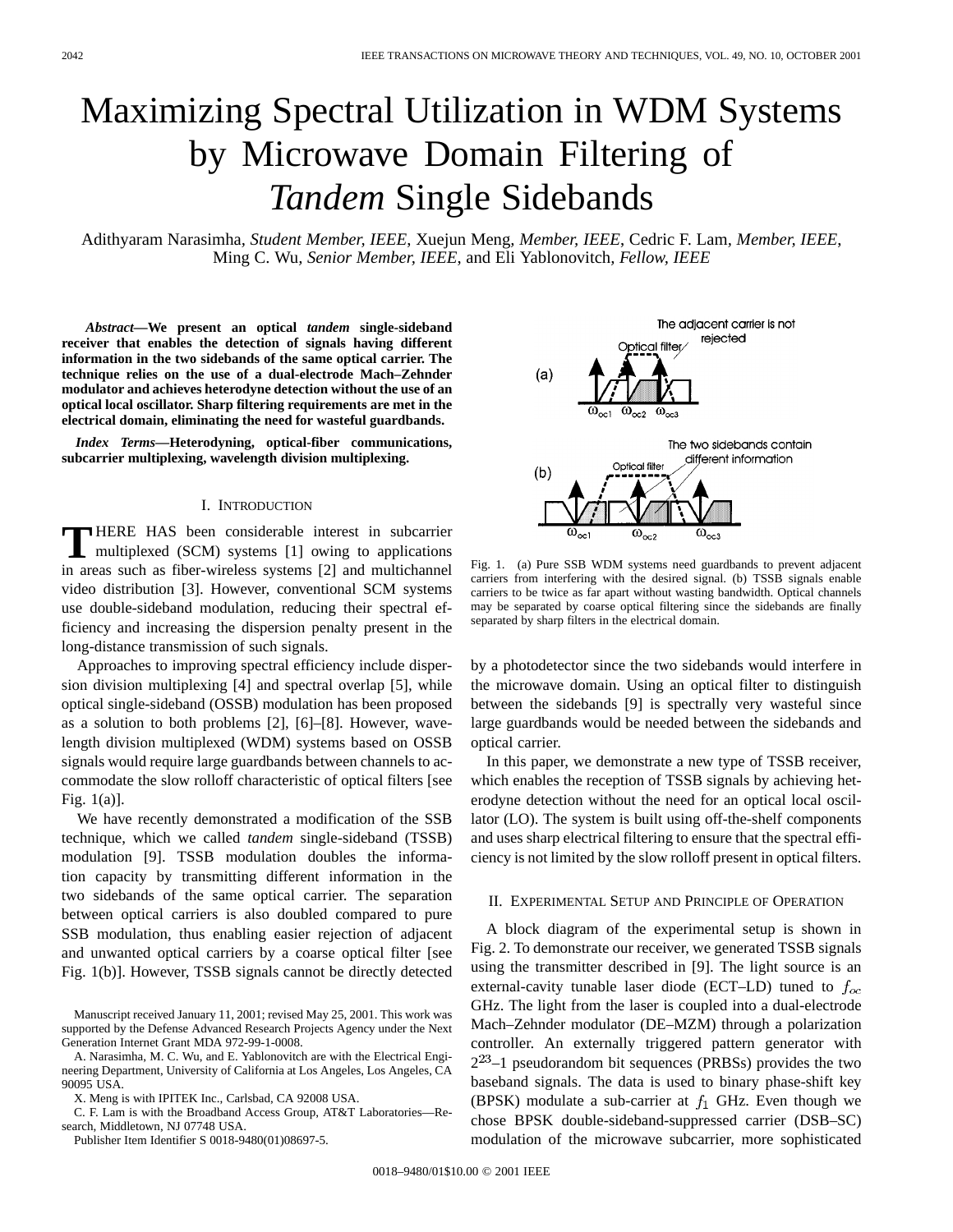

Fig. 2. Block diagram of the experimental setup.

TABLE I HETERODYNING TERMS PRESENT AFTER PHOTODETECTOR (NO FFP)

| Term # | Local Oscillator<br>frequency | Sideband<br>frequency    | LSB/USB    | IF          | IF $(f_1=2.5 \text{ Ghz}, f_2=9.5 \text{ Ghz})$ |
|--------|-------------------------------|--------------------------|------------|-------------|-------------------------------------------------|
|        | -oc                           | $f_{oc} - f_1$           | <b>LSB</b> |             | 2.5                                             |
|        | -oc                           | $f_{oc}+f_{n}$           | USB        |             | 2.5                                             |
|        | ٠oc                           | $f_{oc} + f_{2} - f_{1}$ | <b>LSB</b> | $f_2 - f_1$ | 7.0                                             |
|        | -oc                           | $f_{oc}+f_{2}+f_{1}$     | <b>USB</b> | $f_2+f_1$   | 12.0                                            |
|        | $f_{oc} + f_{2}$              | $f_{oc} - f_{1}$         | <b>LSB</b> | $f_2+f_1$   | 12.0                                            |
|        | $f_{oc}+f_{2}$                | $f_{oc} + f$             | <b>USB</b> | $f_2 - f_1$ | 7.0                                             |
|        | $f_{oc}+f_{2}$                | $f_{oc}+f_{2}-f_{1}$     | <b>LSB</b> |             | 2.5                                             |
|        | $f_{oc}+f_{2}$                | $f_{oc}+f_{2}+f_{1}$     | USB        |             | 2.5                                             |

electrical modulation schemes may be chosen to further improve spectral efficiency. The two signals in arms  $A$  and  $B$  are then fed to the two inputs of a  $90^\circ$  hybrid coupler, the outputs of which are used to drive the quadrature biased DE–MZM through bias- $T$ 's. The signal that emerges from the DE–MZM is a TSSB signal consisting of an optical carrier at  $f_{oc}$  GHz, a lower sideband (LSB) at  $(f_{oc} - f_1)$  GHz, and an upper sideband (USB) at  $(f_{oc} + f_1)$  GHz [9].

At the receiver, the signal is first coupled to a quadrature biased DE–MZM. Only input  $B$  of the 90 $\degree$  hybrid is used and the DE–MZM acts as an image rejection mixer up-shifting the incoming optical spectrum by  $f_2$  GHz, while suppressing the downshifted version [6], [9]. (We used only a single optical wavelength; however, in a WDM system, we would need to separate the desired channel by a coarse optical filter like the one in Fig. 1(b) prior to upshifting.)

The optical spectrum at this stage would then consist of the original spectrum centered at  $f_{oc}$  GHz (carrier at  $f_{oc}$  GHz, LSB at  $(f_{oc} - f_1)$  GHz, USB at  $(f_{oc} + f_1)$  GHz) and a copy of it centered at  $(f_{oc} + f_2)$  GHz (carrier at  $(f_{oc} + f_2)$  GHz, LSB at  $(f_{oc} + f_2 - f_1)$  GHz, USB at  $(f_{oc} + f_2 + f_1)$  GHz). When this signal is incident on a photodetector, the optical carrier at  $f_{oc}$  GHz and the up-shifted version of the optical carrier at  $(f_{oc}+f_2)$ GHz, both serve as LOs and beat with the original, as well as with the up-shifted sidebands. Since there are two LOs and four sidebands (two original and two up-shifted), we would expect a total of  $2 \times 4 = 8$  major terms from the heterodyning. The intermediate frequency (IF) at which each term would appear, would be exactly equal to the difference in frequency between the LO and the sideband signal causing it [10].

Table I shows a list of the eight heterodyne terms expected. For a TSSB signal, clearly the pairs of signals, (3) and (6), as well as (4) and (5), interfere with each other since the LSB and USB appear at the same IF. Thus, it is impossible to separate the two sidebands by this method if all eight terms are present. Eliminating terms (5) and (6) however, would enable us to recover the LSB and USB data from signals (3) and (4), respectively. Since terms (5) and (6) are obtained by the LSB and USB beating with the up-shifted carrier at  $(f_{oc} + f_2)$  GHz, we may suppress them by suppressing this carrier. This does not affect signals (3) and (4) since they are obtained by the sidebands beating with the original optical carrier at  $f_{oc}$  GHz.

The up-shifted optical carrier at  $(f_{oc}+f_2)$  GHz is suppressed by a fiber Fabry–Perot (FFP) of free spectral range (FSR)  $=$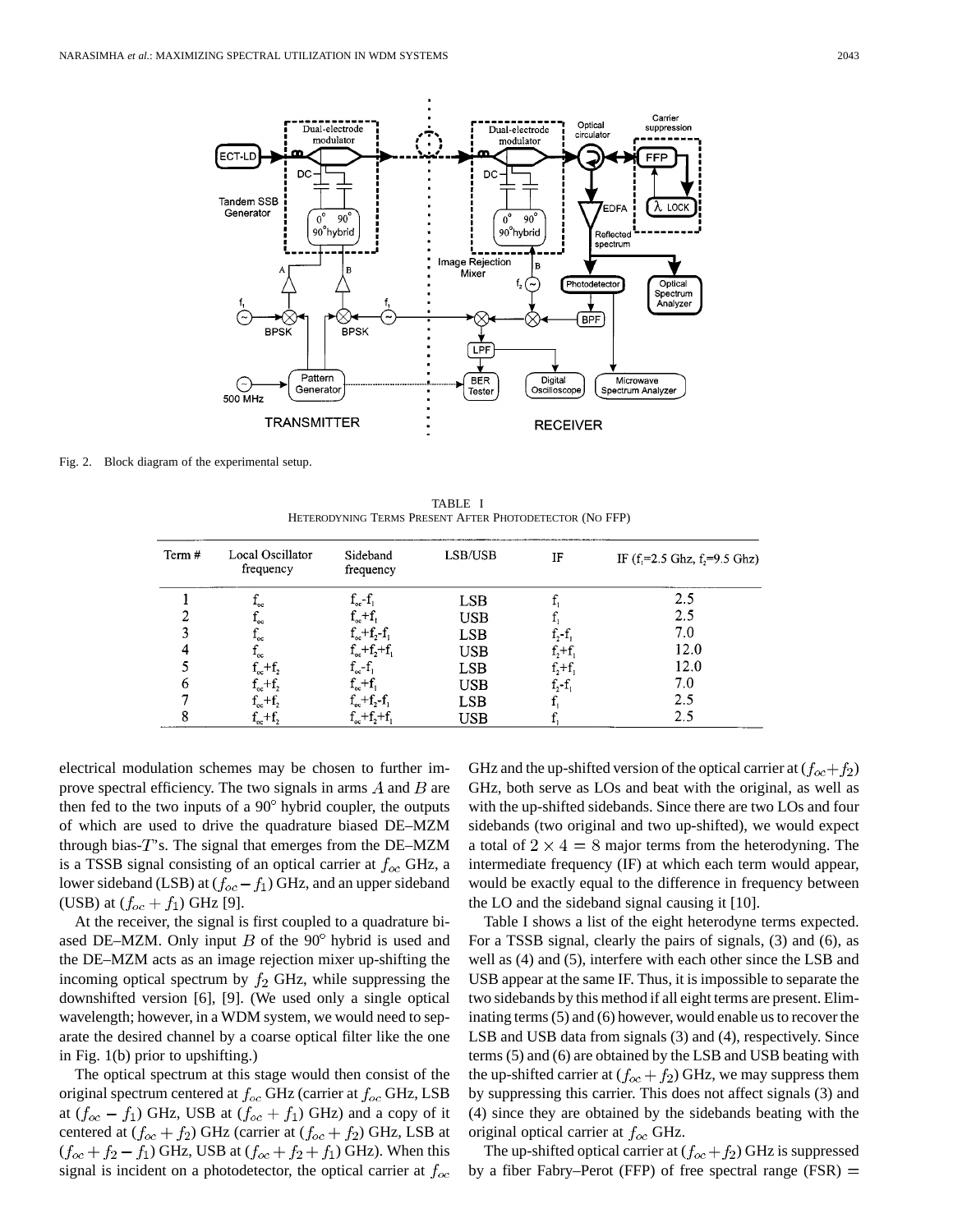

Fig. 3. Receiver performance in the case of purely LSB signals. (a) Optical spectra after the DE–MZM both with and without the use of FFP. Note the up-shifted carrier suppression when the FFP is used. (b) Projected microwave spectra, as obtained from Table I, after heterodyning in the photodetector. (c) Measured microwave spectra showing the suppression of the unwanted term at 12 GHz when the FFP is used.

GHz and a finesse of 200 operating in reflection mode. A feedback loop keeps the FFP locked to the up-shifted carrier wavelength. This has the effect of suppressing terms (5)–(8), thus enabling the error-free recovery of the LSB and USB from terms (3) and (4), respectively. We may thus conclude that terms (3) and (4) are very desirable to us, while terms (5) and (6) are undesirable. We will use this notion in the remainder of our discussions. Note that we do not really care about terms (1), (2), (7), and (8) since they all appear at  $f_1$  GHz and we have no way of distinguishing between them.

The signal reflected from the FFP was amplified by an erbium-doped fiber amplifier (EDFA) and then detected by an Agilent Lightwave Converter 11982A with a conversion gain of 300 V/W. No other electrical amplification was used. The output was connected to a bandpass filter (BPF) centered at  $(f_1 + f_2)$  GHz, followed by two stages of microwave down-conversion to bring the signal back to baseband. The RF LOs used for down-conversion were exactly those used for up-conversion, enabling exact phase and frequency matching. In practical systems where the transmitter and receiver are far apart, the RF carrier can be recovered through the use of a Costas loop [11]. The baseband signal was connected to a 500-MHz low-pass filter (LPF), followed by a digital oscilloscope (HP 54542C) to monitor eye diagrams, and an error performance analyzer to measure bit error ratio (BER).

#### III. RESULTS AND DISCUSSION

In order to test our design, we used  $f_{oc} = 193.7$  THz,  $f_1 =$ 2.5 GHz, and  $f_2 = 9.5$  GHz with different 500-Mb/s PRBS data on each sideband. The  $90^\circ$  hybrid couplers used in the experiment did not go all the way down to dc, thus restricting us to a minimum  $f_1$  of 2.5 GHz. The bandpass nature of the hybrid coupler places a limitation on the ultimate achievable spectral efficiency, but this wastage of bandwidth is constant regardless of the number of subcarriers used, suggesting that the spectral efficiency can be improved by using more subcarriers.

We first tested the receiver with a pure LSB, obtained by connecting a signal only to input  $A$  at the transmitter. The optical spectrum entering the receiver consisted of an optical carrier at  $f_{oc} = 193.7$  THz, and an LSB at  $(f_{oc} - 2.5)$  GHz. Fig. 3(a) shows that the DE–MZM at the receiver had the effect of creating an up-shifted copy of the spectrum centered at  $(f_{oc} + 9.5)$ GHz. The optical spectrum was measured immediately after the EDFA both with and without the use of the FFP to suppress the carrier at  $(f_{oc} + f_2) = (f_{oc} + 9.5)$  GHz.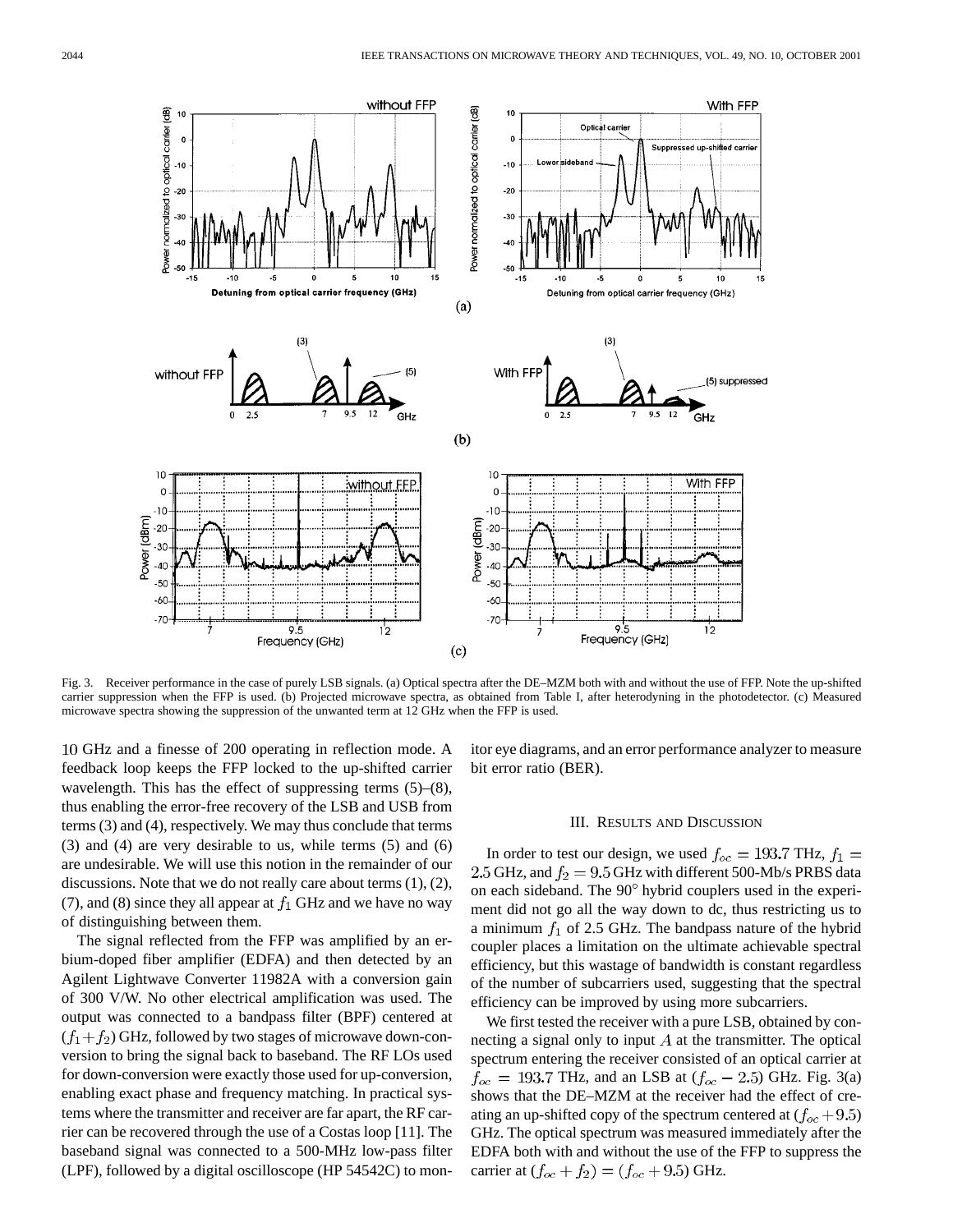

Fig. 4. Receiver performance for the case of TSSB signals. (a) Optical spectra after the DE–MZM both with and without the use of FFP. Note the up-shifted carrier suppression when the FFP is used. (b) Projected microwave spectra, as obtained from Table I, after heterodyning in the photodetector. (c) Measured microwave spectra showing that the use of the FFP enables undistorted recovery of the USB data at 12 GHz. (d) Eye diagrams of the signal at 12 GHz for both cases. A good eye diagram is obtained when the FFP is used.

Fig. 3(b) shows the predicted microwave spectra based on Table I for the optical spectra shown in Fig. 3(a). Table I suggests that only the odd-numbered terms would be present after the photodetector, while the even-numbered terms would be absent since there is no USB. Thus, any signal appearing at 12 GHz would be solely due to term (5), since term (4) would be absent. Tuning the FFP to the up-shifted carrier frequency at  $(f_{oc} + 9.5)$ GHz would eliminate term (5).

Fig. 3(c) shows measured microwave spectra for these two cases, confirming our predictions. The undesirable LSB term (5) at 12 GHz was suppressed by more than 15 dB.

In Fig. 4, we show the receiver operation for a TSSB signal. This time the incoming optical spectrum consisted of an optical carrier at  $f_{oc} = 193.7$  GHz, an LSB at  $(f_{oc} - 2.5)$  GHz, and a USB with different data at  $(f_{oc}+2.5)$  GHz. Once again, Fig. 4(a) shows the original and up-shifted versions of the TSSB optical spectrum, both without and with the use of the FFP.

Fig. 4(b) shows the expected microwave spectrum for both cases. When the FFP is not used, we would expect all eight heterodyning terms from the photodetector, thus resulting in all sidebands interfered with each other. However, when the FFP is used, we would expect to recover the LSB and USB data from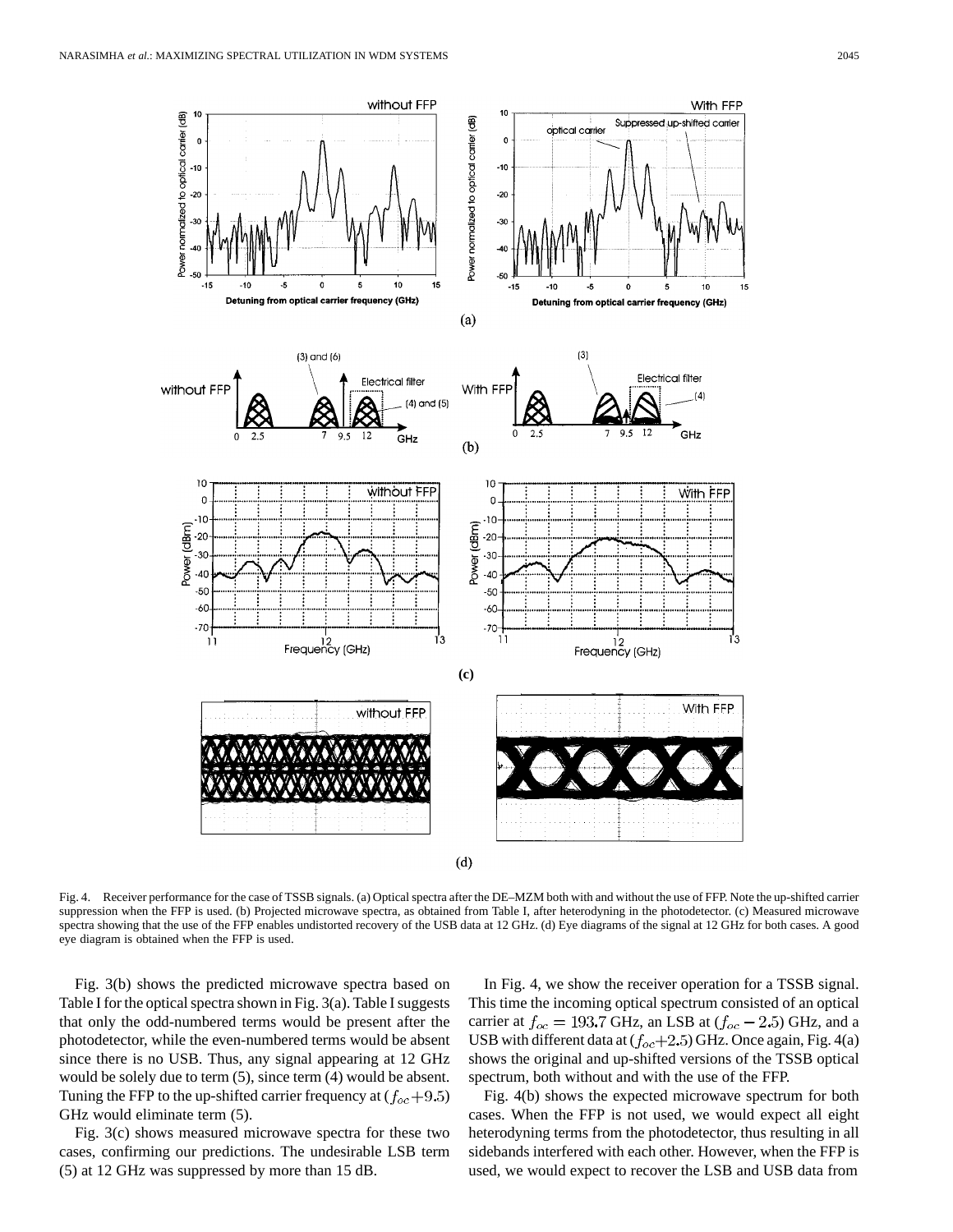

Fig. 5. BER data for the TSSB transmission system for the case of purely SSB transmission, TSSB transmission without up-shifted carrier suppression, and TSSB transmission with up-shifted carrier suppression. A good BER curve is obtained for TSSB signals when the up-shifted carrier suppression is employed.

signals (3) and (4), at 7 and 12 GHz, respectively.

Fig. 4(c) shows the measured microwave spectra of the signal at 12 GHz. When the FFP was not used, the PRBS spectrum was severely distorted, giving us a strongly interfered eye diagram in Fig. 4(d) and confirming our reasoning. Notice that the distortion of the spectrum was minimal when the FFP was used, resulting in an excellent eye diagram in Fig. 4(d).

Fig. 5 shows BER data for the case of pure SSB transmission and TSSB transmission both with and without up-shifted carrier suppression. When the up-shifted carrier is suppressed, a good BER curve is obtained; however, there is a power penalty of a little less than 2 dB in comparison to the pure SSB case. We think that this is probably due to the imperfect suppression of the up-shifted carrier and may be improved by using an FFP with greater contrast in the reflection mode.

In all of the above cases, sharp microwave filtering is used to distinguish between terms (3) and (4) , or the LSB and USB, enabling the system to tolerate the slow rolloff present in optical filtersd, thus eliminate guardbands.

## IV. CONCLUSIONS

We have successfully demonstrated a TSSB receiver that achieves a heterodyning function without the use of an optical LO and its associated complexities. This could lead to the realization of other applications that up to now required an optical LO to implement.

TSSB modulation increases the capacity of a single wavelength by transmitting different data in the two sidebands of the same optical carrier. The scheme provides for doubling the capacity on a single wavelength without requiring an increase in modulator bandwidth. This enhances the potential of SCM as a broadcast tool and may be useful for wavelength routing schemes since it increases the channel throughput [12].

TSSB modulation doubles the spacing between optical carriers without needing guardbands, making this an effective scheme to increase the overall spectral efficiency of a WDM system, while also providing immunity from dispersion penalties.

#### ACKNOWLEDGMENT

The authors would like to thank Dr. D. Novak, Department of Electrical and Electronic Engineering, University of Melbourne, Melbourne, Australia, for helpful discussions and to S. Mathai, Integrated Photonics Laboratory, University of California at Los Angeles (UCLA), Los Angeles, for data acquisition cards. The authors would also like to thank the Sumitomo Osaka Cement Company, for supplying the DE–MZMs and to Micron Optics Inc., Atlanta, GA, for their efforts in improving the reflection mode performance of the FFP.

#### **REFERENCES**

- [1] R. Gross and R. Olshansky, "Multichannel coherent FSK experiments using subcarrier multiplexing techniques," *J. Lightwave Technol.*, vol. 8, pp. 406–415, Mar. 1990.
- [2] G. H. Smith, D. Novak, and Z. Ahmed, "Technique for optical SSB generation to overcome dispersion penalties in fiber-radio systems," *Electron. Lett.*, vol. 33, no. 1, p. 74, Jan. 1997.
- [3] T. E. Darcie, "Subcarrier multiplexing for lightwave networks and video distribution systems," *IEEE J. Select. Areas Commun.*, vol. 8, pp. 1240–1248, Sept. 1990.
- [4] A. B. Sahin, O. H. Adamczyk, and A. E. Willner, "Dispersion division multiplexing technique for doubling the spectral efficiency of subcarrier multiplexed data transmission over fiber optical links," in *OFC Tech. Dig.*, Anaheim, CA, Mar. 2001, paper WCC4.
- [5] C. G. Schaffer, M. Sauer, K. Kojucharow, and H. Kaluzni, "Increasing the channel number in WDM mm-wave systems by spectral overlap,' in *Int. Microwave Photon. Topical Meeting*, London, U.K., 2001, paper WE2.4.
- [6] G. H. Smith, D. Novak, and Z. Ahmed, "Overcoming chromatic dispersion effects in fiber-wireless systems incorporating external modulators," *IEEE Trans. Microwave Theory Tech.*, vol. 45, pp. 1410–1415, Aug. 1997.
- [7] M. Y. Frankel and R. D. Esman, "Optical single sideband suppressed carrier modulator for wide-band signal processing," *J. Lightwave Technol.*, vol. 16, p. 859, May 1998.
- [8] K. Kitayama, "Highly spectrum efficient OFDM/PDM wireless networks by using optical SSB modulation," *J. Lightwave Technol.*, vol. 16, pp. 969–976, June 1998.
- [9] A. Narasimha, X. J. Meng, M. C. Wu, and E. Yablonovitch, "Tandem single sideband modulation scheme to double the spectral efficiency of analog fiber links," *Electron. Lett.*, vol. 36, no. 13, p. 1135, June 2000.
- [10] G. P. Agarwal, *Fiber Optic Communication Systems*. New York: Wiley, 1997.
- [11] S. Haykin, *Communication Systems*, 3 ed. New York: Wiley, 1996.
- [12] B. Mukherjee, *Optical Communication Networks*. New York: Mc-Graw-Hill, 1997.

**Adithyaram Narasimha** (S'99) received the Bachelor's degree in electrical and electronics engineering from the Birla Institute of Technology and Science, Pilani, India, in 1998, and is currently working toward the Ph.D. degree in optoelectronics at the University of California at Los Angeles (UCLA).

From February to August 1998, he was a Design Engineer Intern at Siemens Semiconductors (now Infineon), Singapore. In September 1998, he joined the Optoelectronics Group , UCLA. He divides his time between investigating new RF photonic systems and figuring out how to couple light efficiently into photonic crystal integrated circuits.